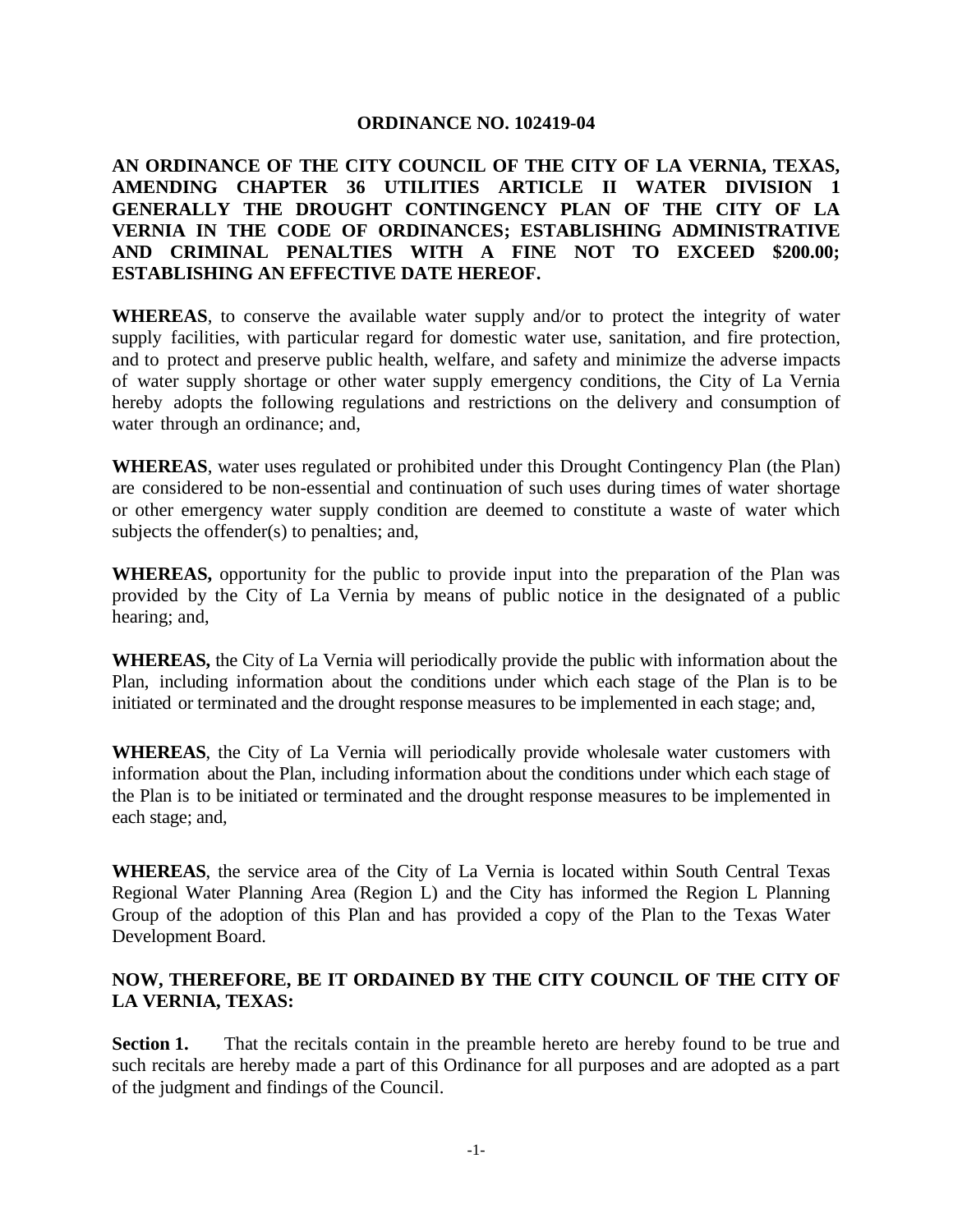**Section 2.** That CHAPTER 36 UTILITIES, ARTICLE II WATER, DIVISION 1 GENERALLY, OF THE CITY OF LA VERNIA CODE OF ORDINANCES, DROUGHT CONTINGENCY PLAN, is hereby amended as set forth in Exhibit A.

**Section 3.** The City Administrator or his/her designee is hereby authorized and directed to implement the applicable provisions of this Plan upon determination that such implementation is necessary to protect public health, safety, and welfare.

**Section 4.** The City Administrator, or his/her designee shall have the authority to initiate or terminate drought or other water supply emergency response measures as described in this Plan

**Section 5.** The provisions of this Plan shall apply to all persons, customers, and property utilizing water provided by the City. The terms "person" and "customer" as used in the Plan include individuals, corporations, partnerships, associations, and all other legal entities

**Section 6.** It is hereby declared to be the intention of the City Council that the phrases, clauses, sentences, paragraphs, and sections of this ordinance be severable, and, if any phrase, clause, sentence, paragraph, or section of this ordinance shall be declared invalid by judgment or decree of any court of competent jurisdiction, such invalidity shall not affect any of the remaining phrases, clauses, sentences, paragraphs, or sections of this ordinance and the remainder of this ordinance shall be enforced as written.

**Section 7.** That it is officially found, determined and declared that the meeting at which this Ordinance is adopted was open to the public and public notice of the time, place, and subject matter of the public business to be considered at such meeting, including this ordinance, was given, all as required by Chapter 551, as amended, Texas Government Code.

**Section 8.** This ordinance shall take effect immediately from and after its passage and publication as may be required by governing law.

**Section 9.** The repeal or amendment of any ordinance or part of ordinances effectuated by the enactment of this ordinance shall not be construed as abandoning any action now pending under or by virtue of such ordinance or as discontinuing, abating, modifying, or altering any penalty accruing or to accrue or as affecting any rights of the City of La Vernia under any section or provisions of any ordinances in effect at the time of passage of this ordinance.

**Section 10.** The provisions of this ordinance shall be cumulative of all ordinances not repealed by this ordinance and ordinances governing or regulating the same subject matter as that covered herein.

**PASSED, APPROVED and ADOPTED by the City Council of the City of La Vernia, Texas, on this 24th day of October, 2019.**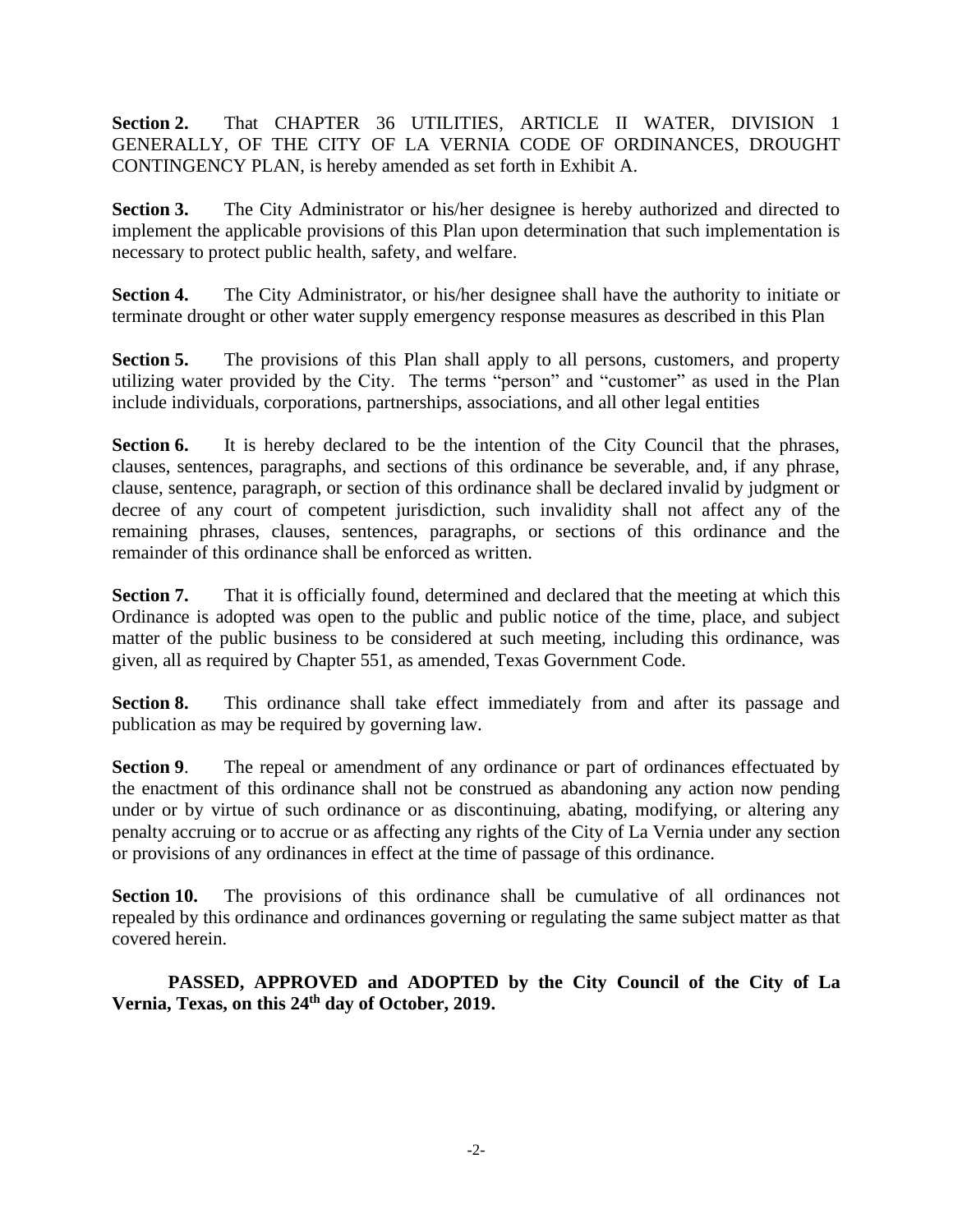# **CITY OF LA VERNIA**

Robert Gregory, Mayor

ATTEST:

Brittani Porter, City Secretary

\_\_\_\_\_\_\_\_\_\_\_\_\_\_\_\_\_\_\_\_\_\_\_\_\_\_\_\_\_\_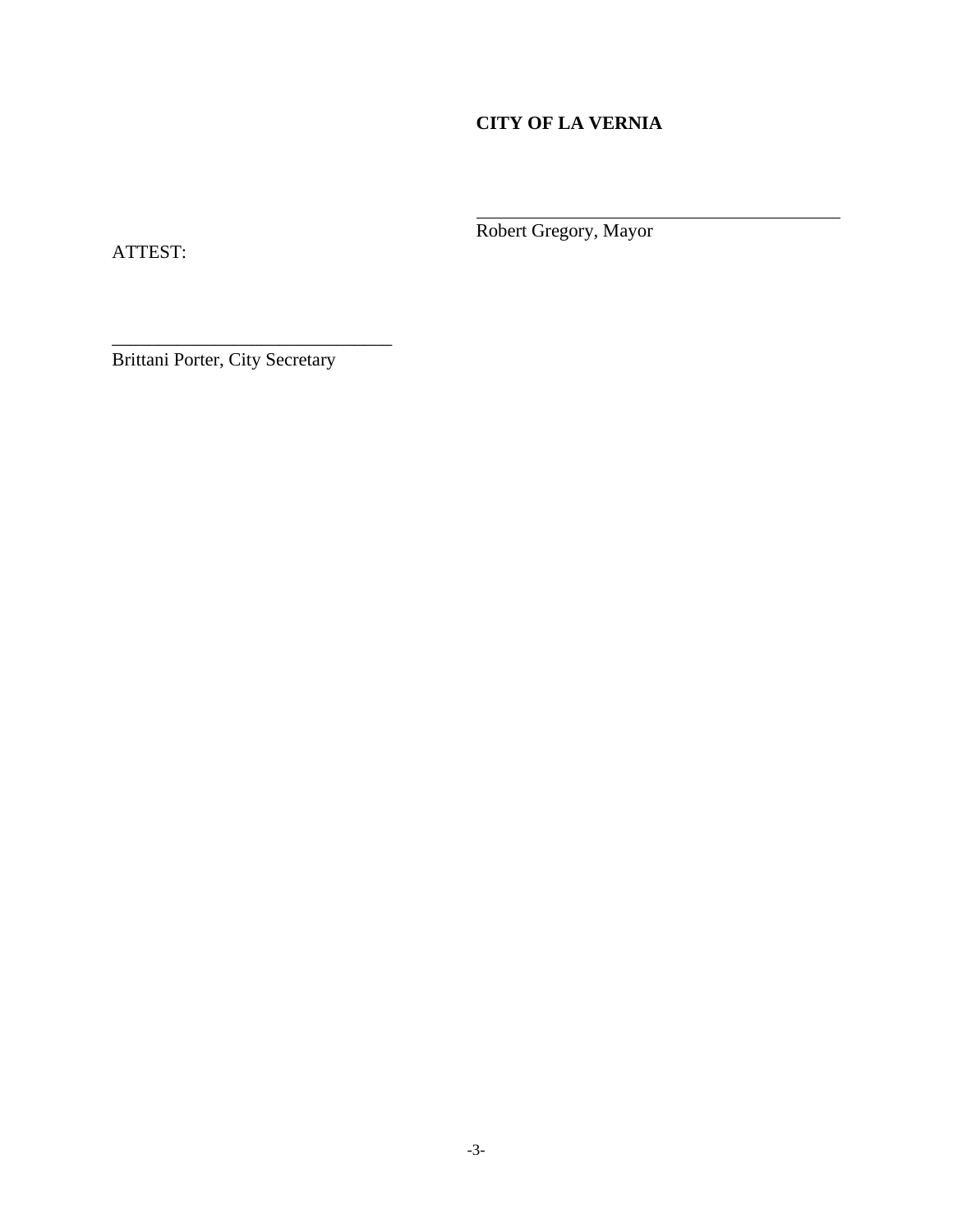#### **EXHIBIT A**

# **CHAPTER 36 UTILITIES, ARTICLE II WATER, DIVISION 1 GENERALLY, OF THE CITY OF LA VERNIA CODE OF ORDINANCES IS HEREBY AMENDED AS FOLLOWS:**

#### **DELETE:**

#### Sec. 36-201. Drought contingency plan adopted.

The city's drought contingency plan, on file in the office of the city secretary treasurer, is made part hereof for all purposes be, and the same is hereby, adopted as the official policy of the city.

#### **ADD:**

#### **Sec. 36-201. Declaration of policy, purpose and intent**

- (a) In order to conserve the available water supply and protect the integrity of water supply facilities, with particular regard for domestic water use, sanitation, and fire protection, and to protect and preserve public health, welfare, and safety and minimize the adverse impacts of water supply shortage or other water supply emergency conditions, the City of La Vernia, hereinafter called the City, hereby adopts the following regulations and restrictions on Drought Contingency Plan (the Plan) for the delivery and consumption of water.
- (b) Water uses regulated or prohibited under this Drought Contingency Plan (the Plan) are considered to be non-essential and continuation of such uses during times of water shortage or other emergency water supply conditions are deemed to constitute a waste of water which subjects the offender(s) to penalties as defined in this Chapter.
- (c) Opportunity for the public to provide input into the preparation of the Plan was provided by the City by means of previously scheduling and providing public notice of a public meeting to accept input on the Plan.
- (d) The City will periodically provide the public with information about the Plan, including information about the conditions under which each stage of the Plan is to be initiated or terminated and the drought response measures to be implemented in each stage. This information will be provided by means of direct contact, posting of information in public places and publication in local newspaper(s).
- (e) The service area of the city is located entirely within the South Central Texas Regional Water Planning Area (Region L). The City has informed the Region L Planning Group of the adoption of this Plan.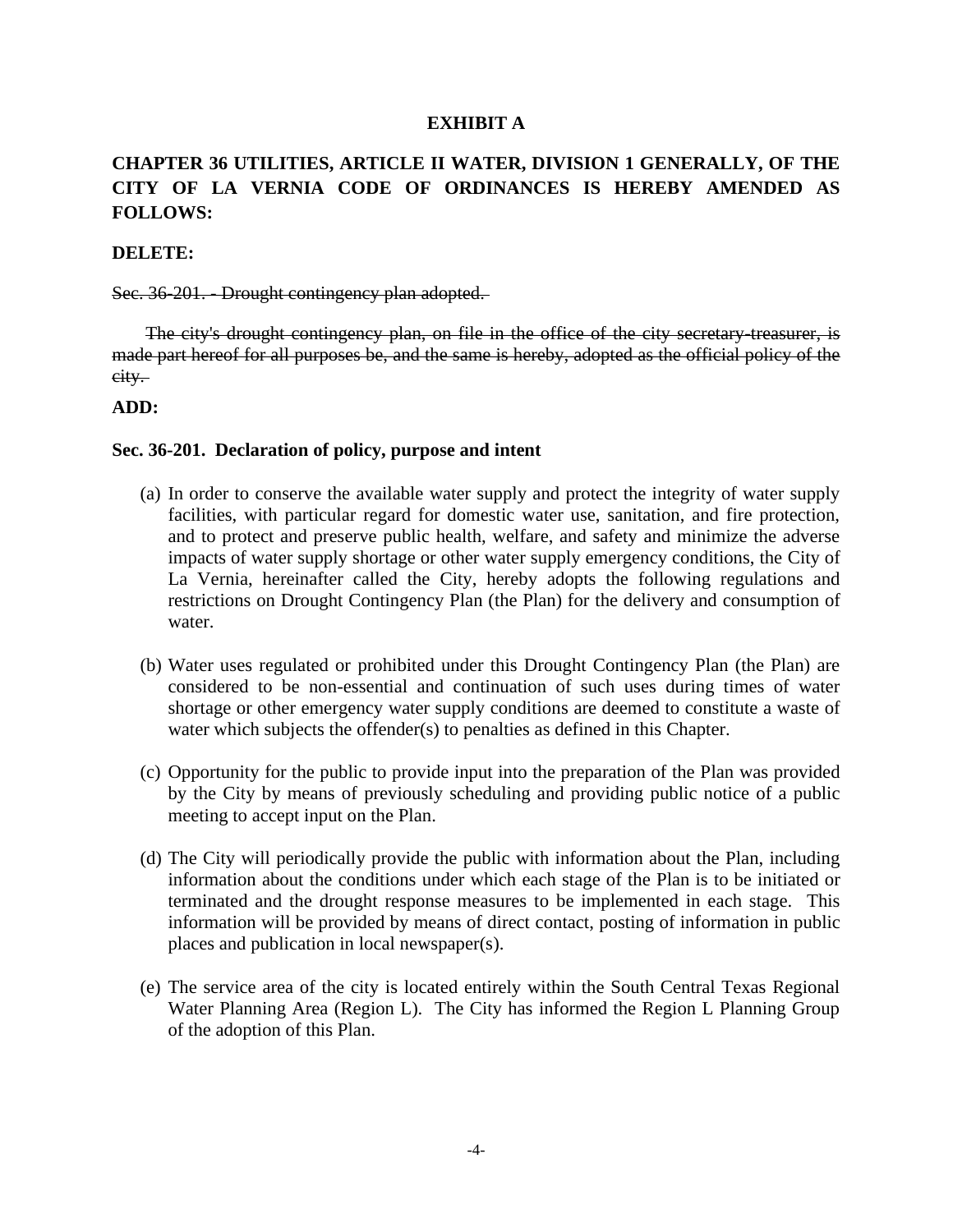- (f) The City Administrator or his/her designee is hereby authorized and directed to implement the applicable provisions of this Plan upon determination that such implementation is necessary to protect public health, safety, and welfare.
- (g) The City Administrator, or his/her designee shall have the authority to initiate or terminate drought or other water supply emergency response measures as described in this Plan.
- (h) The provisions of this Plan shall apply to all persons, customers, and property utilizing water provided by the City. The terms "person" and "customer" as used in the Plan include individuals, corporations, partnerships, associations, and all other legal entities.

### **Sec. 36-201.1 Definitions**

For the purposes of this Chapter**,** the following definitions shall apply:

Aesthetic Water Use: Water use for ornamental or decorative purposes such as fountains, reflecting pools, and water gardens.

Commercial and Institutional Water Use: Water use which is integral to the operations of commercial and non-profit establishments and governmental entities such as retail establishments, hotels and motels, restaurants, and office buildings.

Conservation: Those practices, techniques, and technologies that reduce the consumption of water, reduce the loss or waste of water, improve the efficiency in the use of water or increase the recycling and reuse of water so that a supply is conserved and made available for future or alternative uses.

Customer: Any person, company, or organization using water supplied by the City of La Vernia.

Domestic Water Use: Water use for personal needs or for household or sanitary purposes such as drinking, bathing, heating, cooking, sanitation, or for cleaning a residence, business, industry, or institution.

Even Number Address: Street addresses, box numbers, or rural postal route numbers ending in 0, 2, 4, 6, or 8 and locations without addresses.

Industrial Water Use: The use of water in processes designed to convert materials of lower value into forms having greater usability and value.

Landscape Irrigation Use: Water used for the irrigation and maintenance of landscaped areas, whether publicly or privately owned, including residential and commercial lawns, gardens, golf courses, parks, and rights-of-way and medians.

Non-Essential Water Use: Water uses that are neither essential nor required for the protection of public, health, safety, and welfare, including: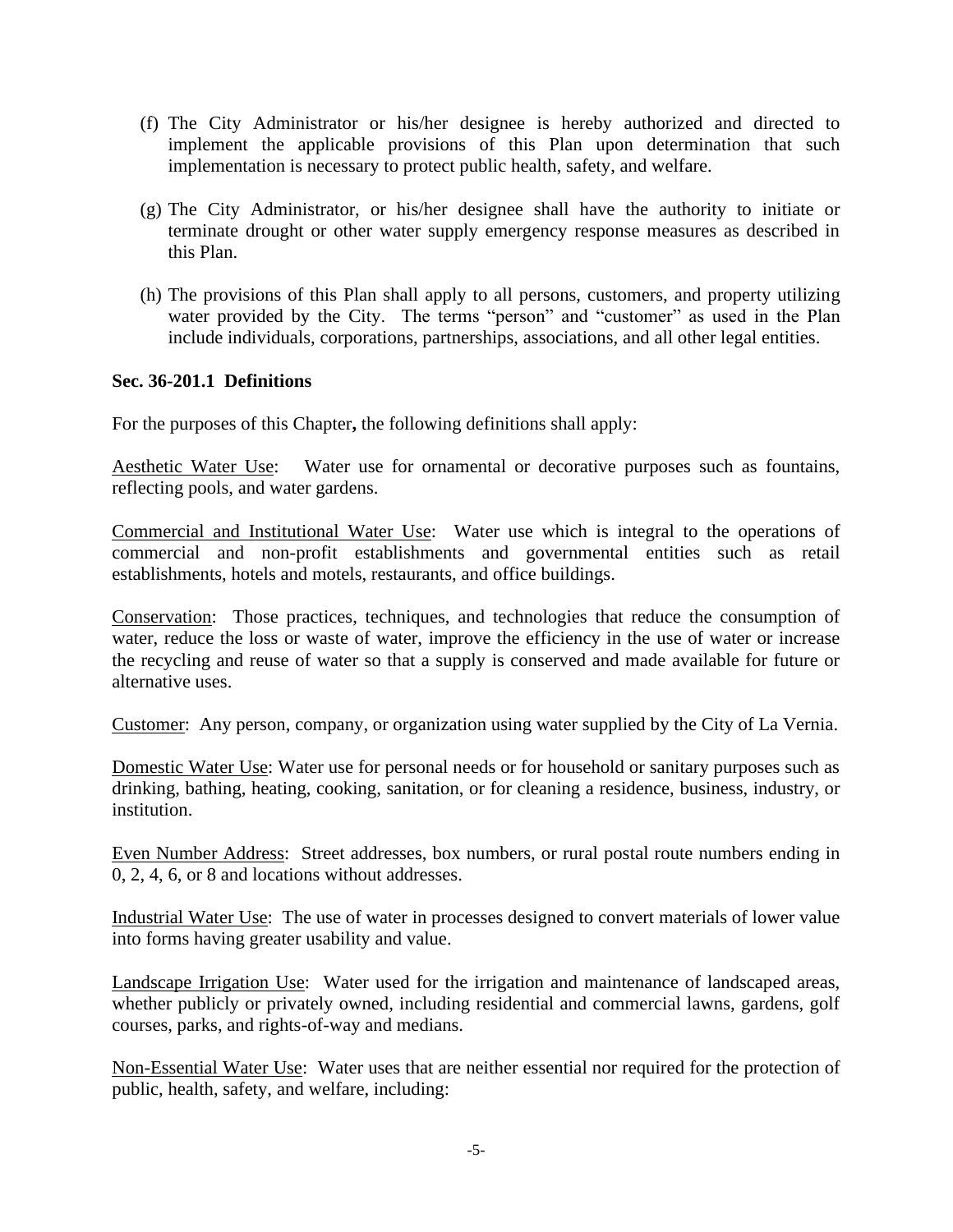- A. Irrigation of landscaped area, including parks, water playgrounds, athletic fields, except otherwise provided under this Plan;
- B. Use of water to wash any motor vehicles, motorbike, boat, trailer, airplane or other vehicle;
- C. Use of water to wash down any sidewalks, walkways, driveways, parking lots, tennis courts, or other hard-surfaced areas;
- D. Use of water to wash down buildings or structures for purposes other than immediate fire protection;
- E. Flushing gutters or permitting water to run or accumulate in any gutter or street;
- F. Use of water to fill, refill, or add to any indoor or outdoor swimming pools or Jacuzzi-type pools;
- G. Use of water in a fountain or pond for aesthetic or scenic purposes except where necessary to support aquatic life;
- H. Failure to repair a controllable leak(s) within a reasonable period after having been given notice directing the repair of such leak(s); and
- I. Use of water from hydrants for construction purposes or any other purposes other than firefighting.

Odd Numbered Address: Street addresses, box numbers, or rural postal route numbers ending in 1, 3, 5, 7, or 9.

### **Sec. 36-201.2 Triggering Criteria for Initiation and Termination of Drought Response Stages**

The City Administrator, or his/her designee, shall monitor water supply and/or demand conditions on a daily basis and shall determine when conditions warrant initiation or termination of each stage of the Plan. Public notification of the initiation or termination of drought response stages shall be by means of publication in a newspaper, website, social media and/or signs posted in public places.

### (a) **Stage 1 Triggers -- MILD Water Shortage Conditions**

### Requirements for Initiation:

Customers shall be requested to voluntarily conserve water and adhere to the prescribed restrictions on certain non-essential water uses for Stage 1 of this Plan provided in Sections 7 and 9 when the following occurs: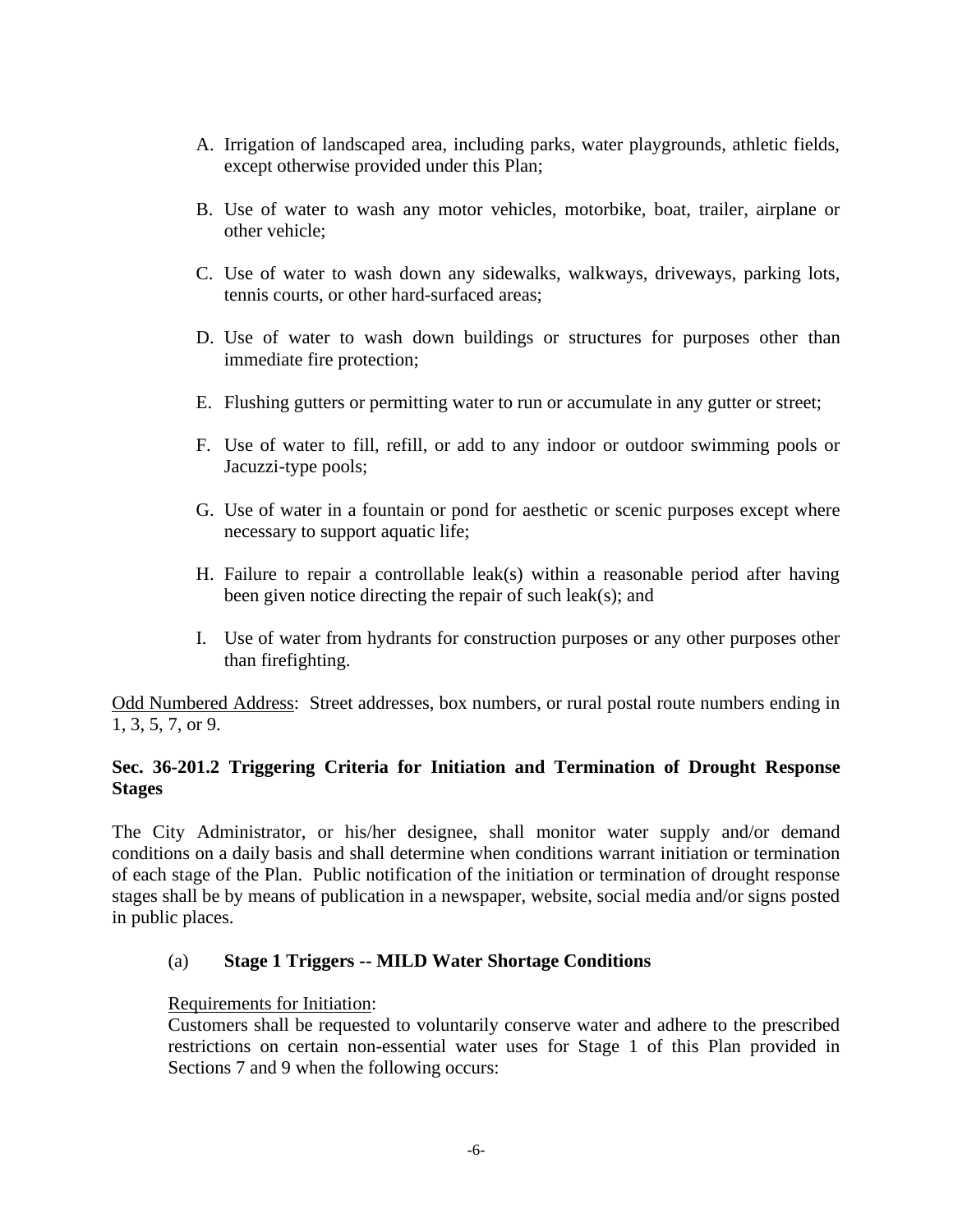- 1. Any regularly used well is out of service for more than seventy two (72) consecutive hours (three (3) days).
- 2. Well flow from any regularly used well is less than ninety percent (90%) of capacity.
- 3. Any regularly used storage facility is not filled for seventy two (72) consecutive hours (three (3) days).
- 4. Any storage facility is out of service due to repainting or other required maintenance.

# Requirements for Termination**:**

Stage 1 of the Plan may be rescinded when all of the conditions listed as triggering events have ceased to exist for a period of seven consecutive days.

### **(b) Stage 2 Triggers – MODERATE Water Shortage Conditions**

### Requirements for Initiation:

Customers shall be required to comply with the requirements and restrictions on certain non-essential water uses for Stage 2 of this Plan when the following instances occur:

- 1. Any regularly used well is out of service for more than one hundred twenty (120) consecutive hours (five (5) days).
- 2. Well flow from any regularly used well is less than eighty percent (80%) of capacity.
- 3. Any regularly used storage facility is not filled for one hundred twenty (120) consecutive hours (five (5) days).

### Requirements for Termination**:**

Stage 2 of the Plan may be rescinded when all of the conditions listed as triggering events have ceased to exist for a period of seven consecutive days. Upon termination of Stage 2, Stage 1 becomes operative.

# **(c) Stage 3 Triggers – SEVERE Water Shortage Conditions**

### Requirements for Initiation:

Customers shall be required to comply with the requirements and restrictions on certain non-essential water uses for Stage 3 of this Plan when the following instances occur:

1. Any regularly used well is out of service for more than one hundred forty four (144) consecutive hours (six (6) days).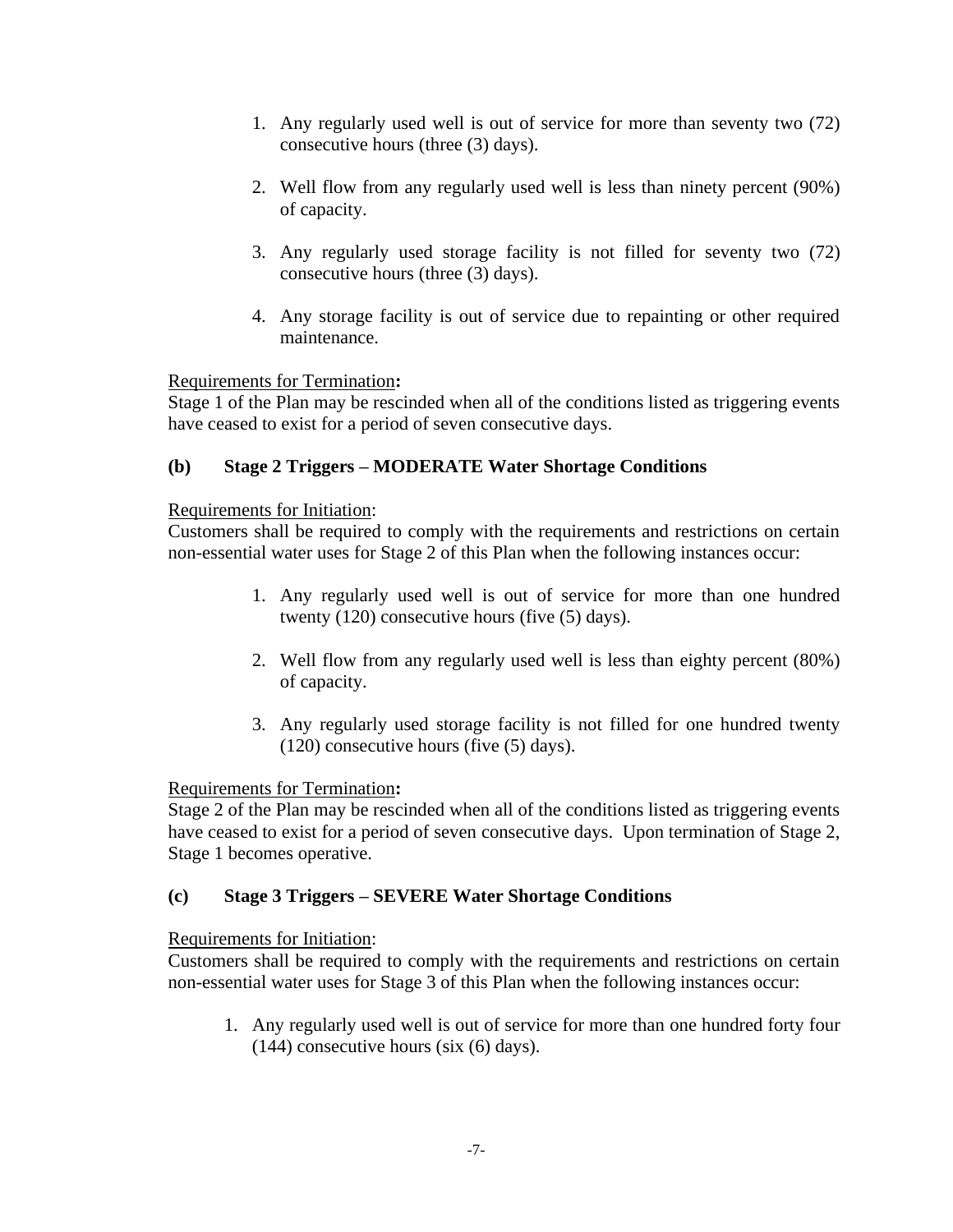- 2. Well flow from any regularly used well is less than seventy percent (70%) of capacity.
- 3. Any regularly used storage facility is not filled for one hundred forty four (144) consecutive hours (six (6) days).

# Requirements for Termination**:**

Stage 3 of the Plan may be rescinded when all of the conditions listed as triggering events have ceased to exist for a period of seven consecutive days. Upon termination of Stage 3, Stage 2 becomes operative.

# **(d) Stage 4 Triggers – CRITICAL Water Shortage Conditions**

### Requirements for Initiation:

Customers shall be required to comply with the requirements and restrictions on certain non-essential water uses for Stage 4 of this Plan when the following instances occur:

- 1. Any regularly used well is out of service for more than one hundred sixty eight (168) consecutive hours (seven (7) days).
- 2. Well flow from any regularly used well is less than sixty percent (60%) of capacity.
- 3. Any regularly used storage facility is not filled for one hundred sixty eight (168) consecutive hours (seven (7) days).

### Requirements for Termination**:**

Stage 4 of the Plan may be rescinded when all of the conditions listed as triggering events have ceased to exist for a period of seven consecutive days. Upon termination of Stage 4, Stage 3 becomes operative.

# **(e) Stage 5 Triggers – EMERGENCY Water Shortage Conditions**

### Requirements for Initiation:

Customers shall be required to comply with the requirements and restrictions for Stage 5 of this Plan when the City Administrator, or his/her designee, determines that a water supply emergency exists based on:

- 1. Major water line breaks, or pump or system failures occur, which cause unprecedented loss of capability to provide water service; or
- 2. Natural or man-made contamination of the water supply source(s).

### Requirements for Termination**:**

Stage 5 of the Plan may be rescinded when all of the conditions listed as triggering events have ceased to exist for a period of seven (7) consecutive days.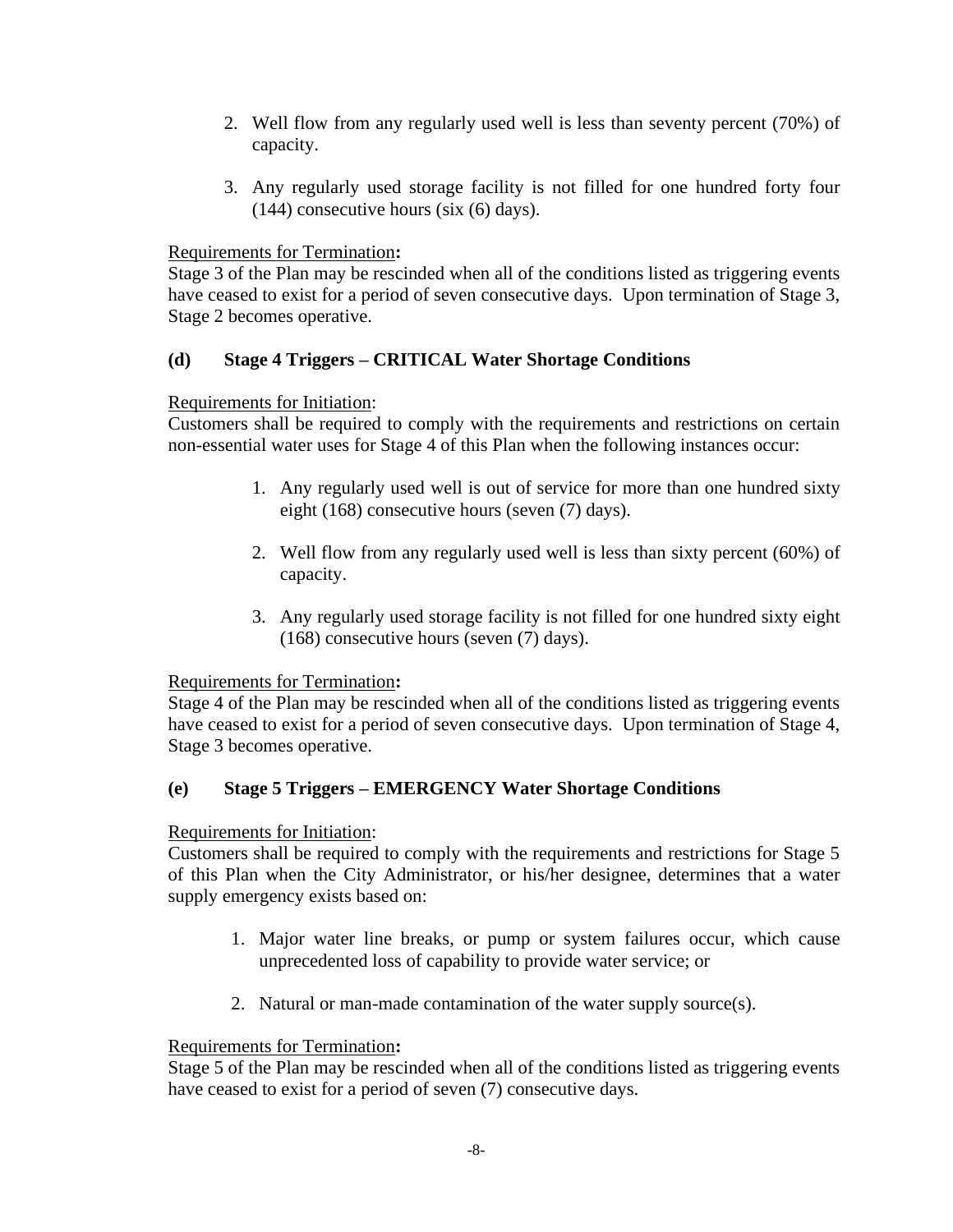### **(f) Stage 6 Triggers - Water Allocation**

Requirements for Initiation: Customers shall be required to comply with the Water Allocation Plan prescribed in Section IX of the Plan when the Mayor and City Council determine that the water supply emergency exists and comply with the requirements and restrictions for Stage 5 of the Plan when:

- 1. Extreme drought conditions exists;
- 2. Major water line breaks, or pump or system failures occur, which cause unprecedented loss of capability to provide water service; **or**
- 3. Natural or man-made contamination of the water supply source occurs.

### Requirements for Termination:

Stage 6 of the Plan may be rescinded when the above referenced entity for a specific water source announces the termination of the Drought Stage or may be rescinded when all of the conditions listed as triggering events have ceased to exist for a period of five (5) consecutive days.

### **Sec. 36-201.3 Notification for Drought Response Stages**

The City Administrator, or his/her designee, shall monitor water supply and/or demand conditions on a daily basis, and in accordance with the triggering criteria set forth in Section 36- 201.2 of this Chapter, shall determine that a mild, moderate, severe, critical, or emergency water shortage condition exists and shall implement the following notification procedures:

### **(a) Notification**

The City Administrator, or his/her designee, shall notify the public by means of:

- 1. Publication in a newspaper(s) of general circulation.
- 2. Direct mail to each customer.
- 3. Signs posted in public places.

### **(b) Additional Notification**

The City Administrator, or his/her designee, shall notify directly, or cause to be notified directly, the following individuals and entities:

- 1. Members of the City Council.
- 2. Local Fire Chief(s).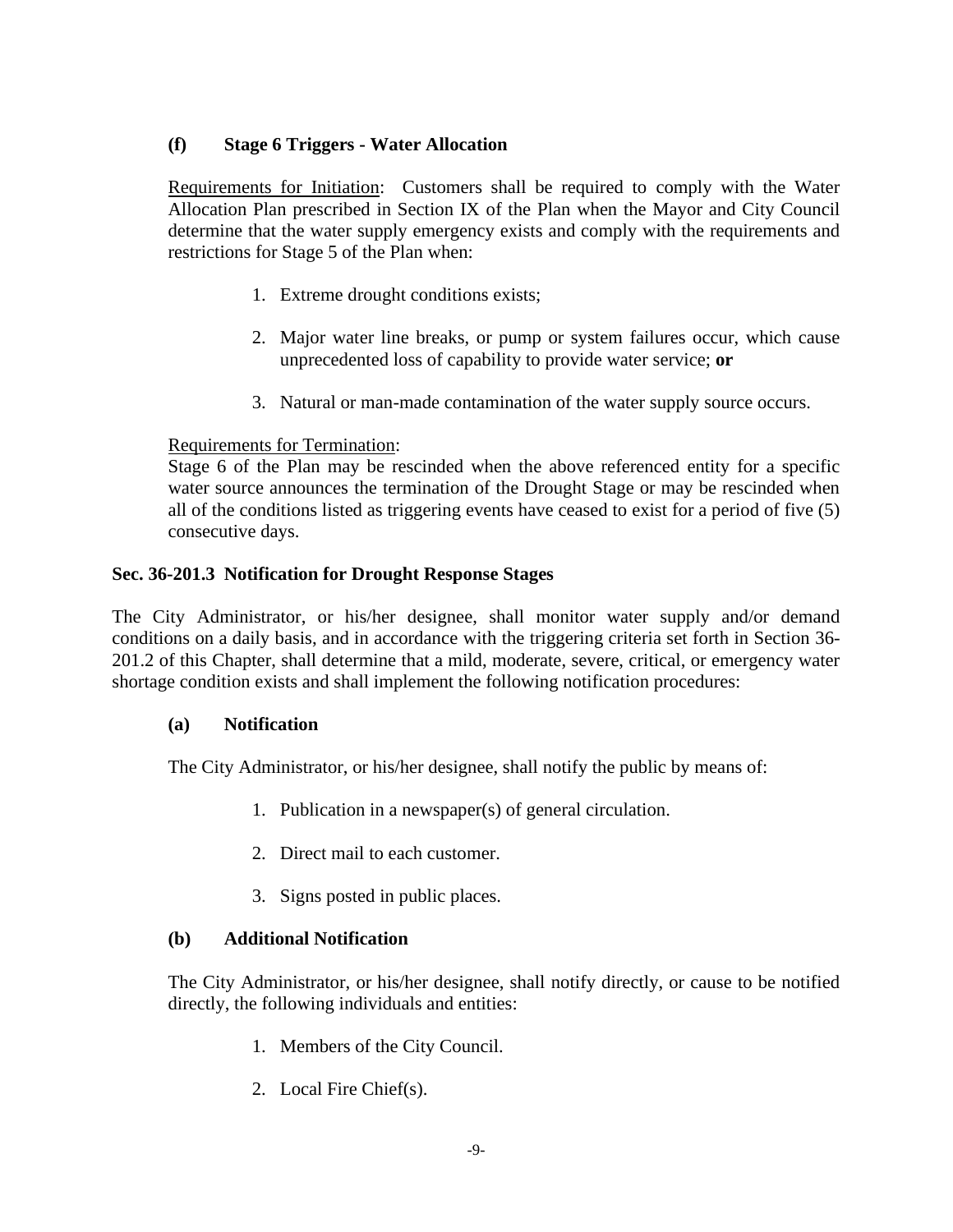- 3. County Emergency Management Coordinator.
- 4. County Judge and Commissioner(s).
- 5. Critical water users (hospitals, daycares, retirement/nursing homes, etc.).
- 6. TCEQ (required when mandatory restrictions are imposed).

### **Sec. 36-201.4 Drought Response Stages**

### **(a) Stage 1 – MILD Water Shortage Conditions**

- 1. Goal: Achieve a voluntary ten percent (10%) reduction in daily water demand.
- 2. Supply Management Measures: The Director of Public Works shall be responsible for overseeing the reduction or discontinued flushing of water mains, activation and use of an alternative supply source(s), use of reclaimed water for non-potable purposes, and blending of alternate sources.
- 3. Voluntary Water Use Restrictions for Reducing Demand: Water customers are requested to voluntarily limit the irrigation of landscaped areas to Sundays and Thursdays for customers with a street address ending in an even number (0, 2, 4, 6 or 8), and Saturdays and Wednesdays for water customers with a street address ending in an odd number (1, 3, 5, 7 or 9), and to irrigate landscapes only between the hours of midnight and 10:00 A.M. and 8:00 P.M. to midnight on designated watering days.
- 4. All operations of the City of La Vernia shall adhere to water use restrictions prescribed for Stage 1 of the Plan.
- 5. Water customers are requested to practice water conservation and to minimize or discontinue water use for non-essential purposes.

### **(b) Stage 2 – Restrictions - MODERATE Water Shortage Conditions**

- 1. Goal: Achieve a twenty percent (20%) reduction in daily water demand.
- 2. Supply Management Measures: The Director of Public Works shall see that reduced or discontinued flushing of water mains, reduced or discontinued irrigation of public landscaped areas, use of blending an alternative supply source(s) and use of reclaimed water for non-potable purposes.
- 3. Water Use Restrictions for Demand Reduction: Under the threat of penalty for violation, the following water use restrictions shall apply to all persons: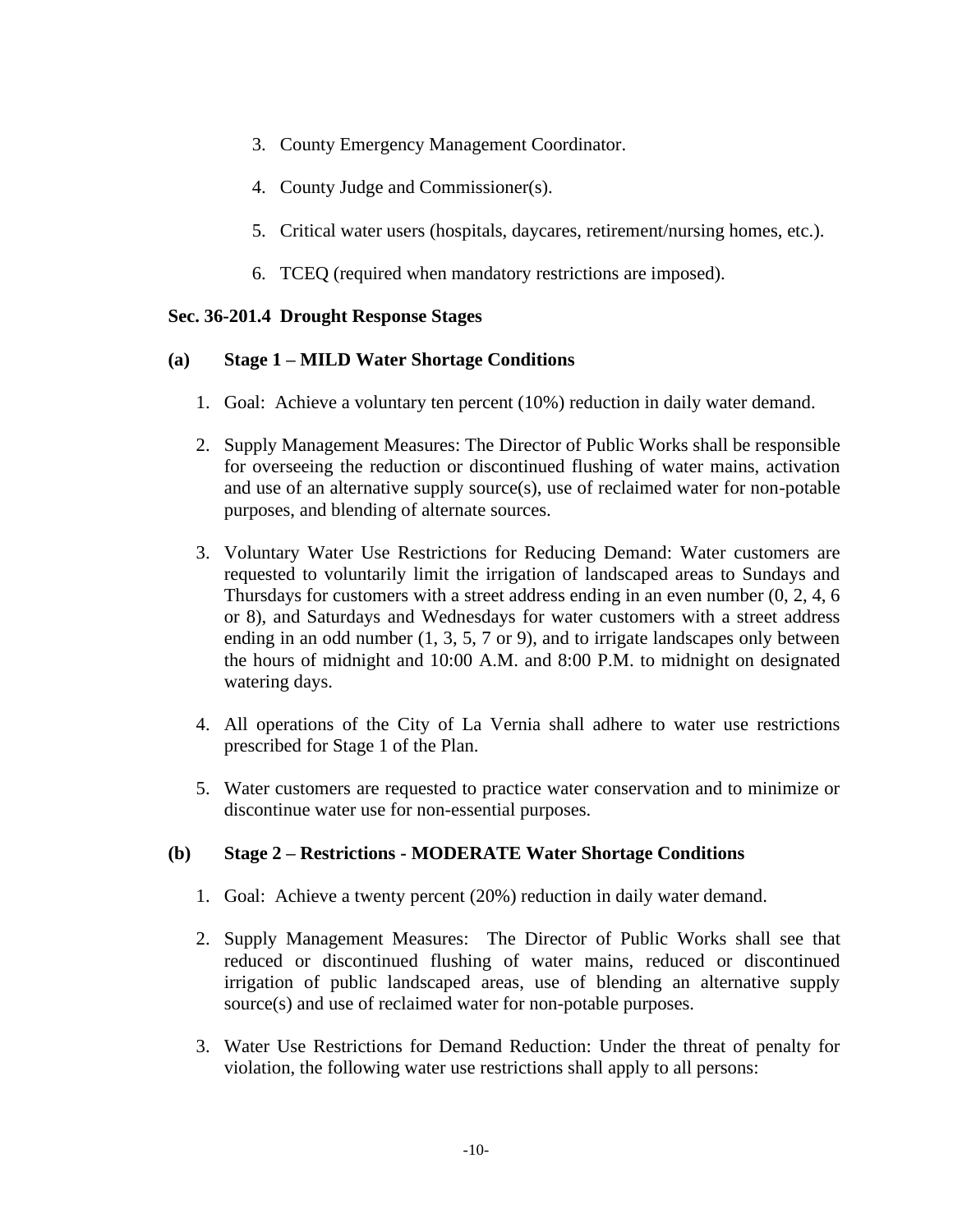- (a) Irrigation of landscaped areas with hose-end sprinklers or automatic irrigation systems shall be limited to Sundays and Thursdays for customers with a street address ending in an even number (0, 2, 4, 6 or 8), and Saturdays and Wednesdays for water customers with a street address ending in an odd number (1, 3, 5, 7 or 9), and irrigation of landscaped areas is further limited to the hours of 12:00 midnight until 10:00 a.m. and between 8:00 p.m. and 12:00 midnight on designated watering days. However, irrigation of landscaped areas is permitted at anytime if it is by means of a hand-held hose, a faucet filled bucket or watering can of five (5) gallons or less, or drip irrigation system.
- (b) Use of water to wash any motor vehicle, motorbike, boat, trailer, airplane or other vehicle is prohibited except on designated watering days between the hours of 12:00 midnight and 10:00 a.m. and between 8:00 p.m. and 12:00 midnight. Such washing, when allowed, shall be done with a hand-held bucket or a hand-held hose equipped with a positive shutoff nozzle for quick rises. Vehicle washing may be done at any time on the immediate premises of a commercial car wash or commercial service station. Further, such washing may be exempted from these regulations if the health, safety, and welfare of the public is contingent upon frequent vehicle cleansing, such as garbage trucks and vehicles used to transport food and perishables.
- (c) Use of water to fill, refill, or add to any indoor or outdoor swimming pools, wading pools, or Jacuzzi-type pools is prohibited except on designated watering days between the hours of 12:00 midnight and 10:00 a.m. and between 8 p.m. and 12:00 midnight.
- (d) Operation of any ornamental fountain or pond for aesthetic or scenic purposes is prohibited except where necessary to support aquatic life or where such fountains or ponds are equipped with a recirculation system.
- (e) Use of water from hydrants shall be limited to firefighting, related activities, or other activities necessary to maintain public health, safety, and welfare, except that use of water from designated fire hydrants for construction purposes may be allowed under special permit from the City of La Vernia.
- (f) Use of water for the irrigation of golf course greens, tees, and fairways is prohibited except on designated watering days between the hours 12:00 midnight and 10:00 a.m. and between 8 p.m. and 12:00 midnight. However, if the golf course utilizes a water source other than that provided by the City of La Vernia), the facility shall not be subject to these regulations.
- (g) All restaurants are prohibited from serving water to patrons except upon request of the patron.
- (h) The following uses of water are defined as non-essential and are prohibited: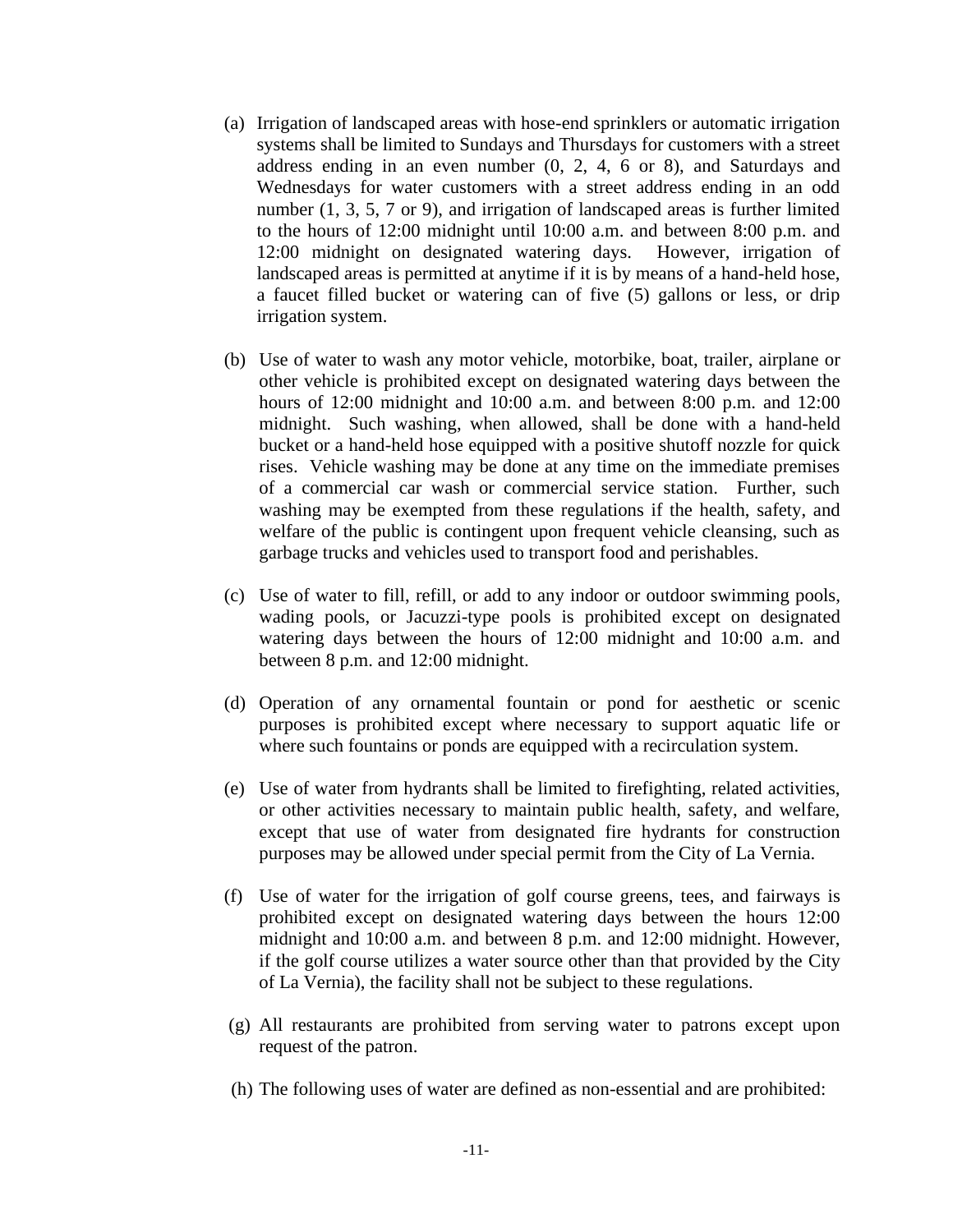- i. wash down of any sidewalks, walkways, driveways, parking lots, tennis courts, or other hard-surfaced areas;
- ii. use of water to wash down buildings or structures for purposes other than immediate fire protection;
- iii. use of water for dust control;
- iv. flushing gutters or permitting water to run or accumulate in any gutter or street; and
- v. failure to repair a controllable leak(s) within a reasonable period after having been given notice directing the repair of such leak(s).

### **(c) Stage 3 – Restrictions – SEVERE Water Shortage Conditions**

- 1. Goal: Achieve a thirty percent (30%) reduction in daily water demand.
- 2. Supply Management Measures: The Director of Public Works shall see that reduced or discontinued flushing of water mains, reduced or discontinued irrigation of public landscaped areas, use of blending an alternative supply source(s) and use of reclaimed water for non-potable purposes.
- 3. Water Use Restrictions: All requirements of Stages 1 and 2 shall remain in effect during Stage 3 except:
	- (a) Irrigation of landscaped areas shall be limited to designated watering days between the hours of 12:00 midnight and 10:00 a.m. and between 8 p.m. and 12:00 midnight and shall be by means of hand-held hoses, hand-held buckets, drip irrigation, or permanently installed automatic sprinkler system only. The use of hose-end sprinklers is prohibited at all times.
	- (b) The watering of golf course tees is prohibited unless the golf course utilizes a water source other than that provided by the City of La Vernia.
	- (c) The use of water for construction purposes from designated fire hydrants under special permit is to be discontinued.

### **(d) Stage 4 – Emergency Restrictions – CRITICAL Water Shortage Conditions**

- 1. Goal: Achieve a forty percent (40%) reduction in daily water demand.
- 2. Supply Management Measures: The Director of Public Works shall see that reduced or discontinued flushing of water mains, reduced or discontinued irrigation of public landscaped areas, use of blending an alternative supply source(s) and use of reclaimed water for non-potable purposes.
- 3. Water Use Restrictions: All restrictions in Stage 1, 2 and 3 shall remain in effect during Stage 4 except: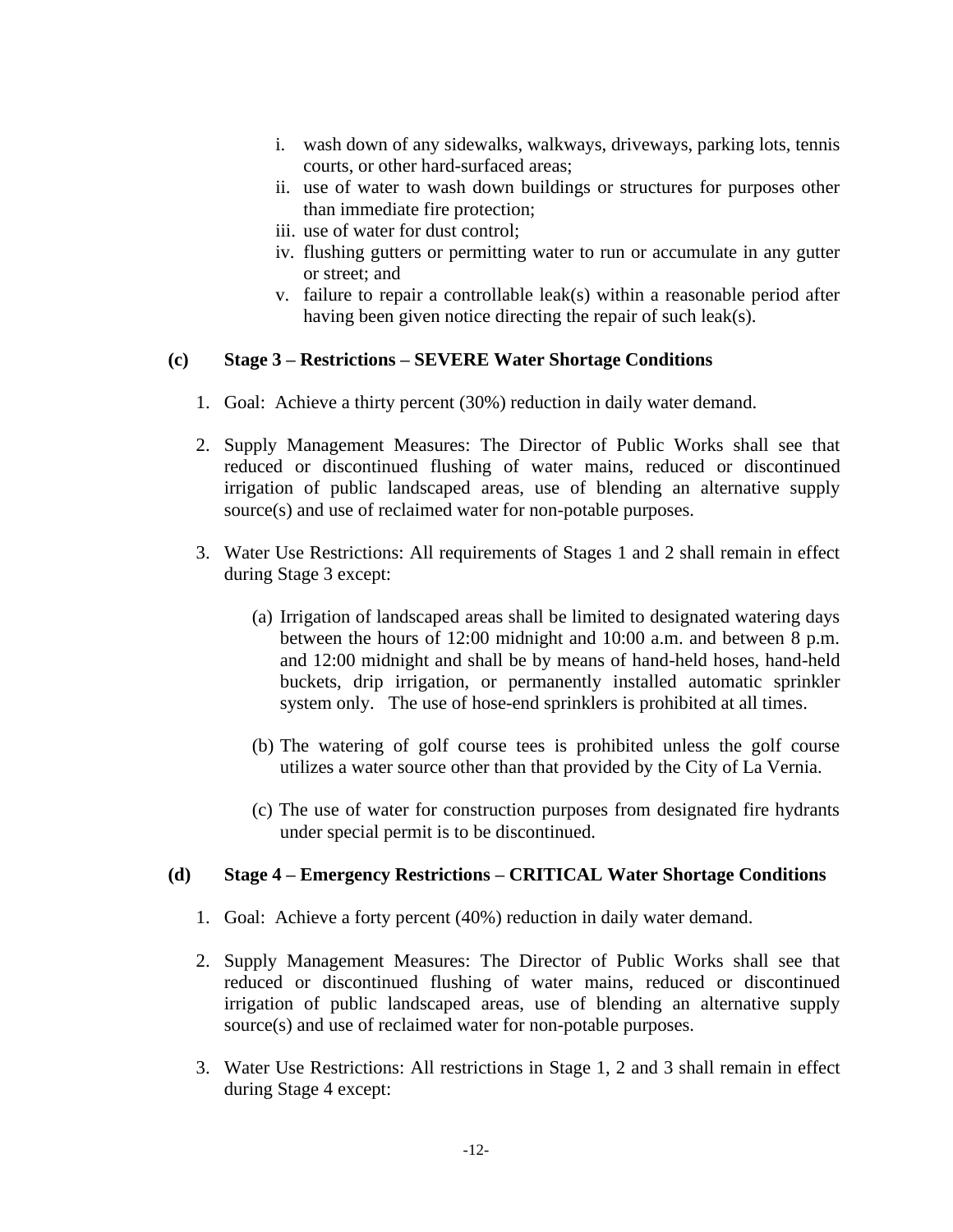- (a) Irrigation of landscaped areas shall be limited to designated watering days between the hours of 6:00 a.m. and 10:00 a.m. and between 8:00 p.m. and 12:00 midnight and shall be by means of hand-held hoses, hand-held buckets, or drip irrigation only. The use of hose-end sprinklers or permanently installed automatic sprinkler systems are prohibited at all times.
- (b) Use of water to wash any motor vehicle, motorbike, boat, trailer, airplane or other vehicle not occurring on the premises of a commercial car wash and commercial service stations and not in the immediate interest of public health, safety, and welfare is prohibited. Further, such vehicle washing at commercial car washes and commercial service stations shall occur only between the hours of 6:00 a.m. and 10:00 a.m. and between 6:00 p.m. and 10 p.m.
- (c) The filling, refilling, or adding of water to swimming pools, wading pools, and Jacuzzi-type pools is prohibited.
- (d) Operation of any ornamental fountain or pond for aesthetic or scenic purposes is prohibited except where necessary to support aquatic life or where such fountains or ponds are equipped with a recirculation system.
- (e) No application for new, additional, expanded, or increased-in-size water service connections, meters, service lines, pipeline extensions, mains, or water service facilities of any kind shall be approved, and time limits for approval of such applications are hereby suspended for such time as this drought response stage or a higher-numbered stage shall be in effect.

### **(e) Stage 5 Response – EMERGENCY Water Shortage Conditions**

- 1. Goal: Achieve a fifty percent (50%) reduction in daily water demand.
- 2. Water Use Restrictions for Reducing Demand: All requirements of Stage 2, 3, and 4 shall remain in effect during Stage 5 except:
	- (a) Irrigation of landscaped areas is absolutely prohibited.
	- (b) Use of water to wash any motor vehicle, motorbike, boat, trailer, airplane or other vehicle is absolutely prohibited.

### **(f) Stage 6 Response – Water Allocation**

In the event that water shortage conditions threaten public health, safety, and welfare, the City Administrator or his/her designee is hereby authorized to allocate water according to the following water allocation plan: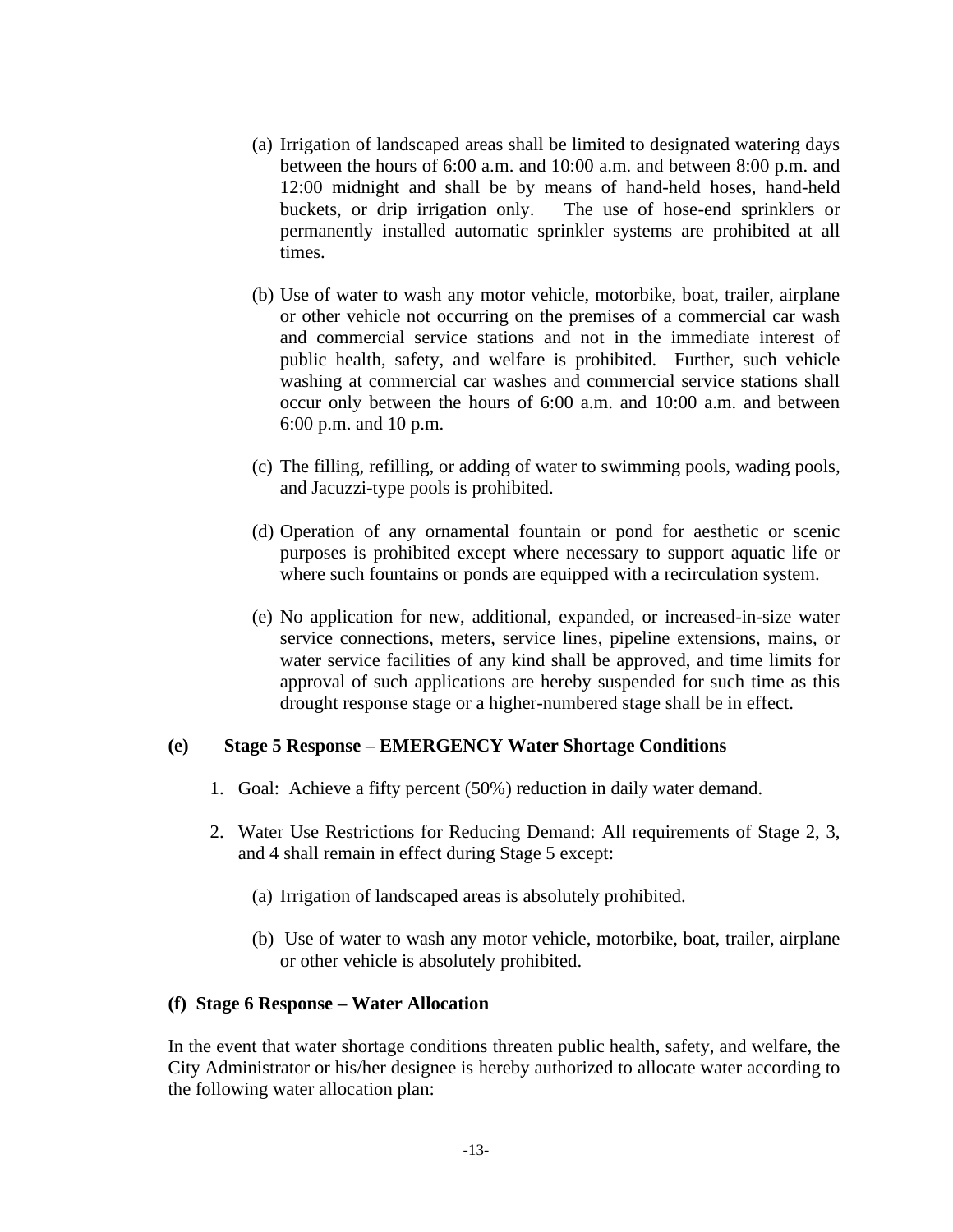### **1. Single-Family Residential Customers**

The allocation to residential water customers residing in a single family dwelling shall be as follows:

| <b>Persons per Household</b> | <b>Gallons Per Month</b> |
|------------------------------|--------------------------|
| $1$ or $2$                   | 6,000                    |
| 3 or 4                       | 7,000                    |
| 5 or 6                       | 8,000                    |
| 7 or 8                       | 9,000                    |
| 9 or 10                      | 10,000                   |
| or more                      | 12,000                   |

"Household" means the residential premises served by the customer's meter. "Persons per household" includes only those persons currently physically residing at the premises and expected to reside there for the entire billing period. It shall be assumed that a particular customers' household is comprised of two (2) persons unless the customer notifies the City of La Vernia of a greater number of persons per household on a form prescribed by the Director of Public Works. The Director of Public Works shall give his/her best effort to see that such forms are mailed, otherwise provided, or made available to every residential customer. If, however, a customer does not receive such a form, it shall be the customer's responsibility to go to the City of La Vernia offices to complete and sign the form claiming more than two (2) persons per household. New customers may claim the number of persons per household at the time of applying for water service on the form prescribed by the Director of Public Works. When the number of persons per household increases so as to the place the customer in a different allocation category, the customer may notify the City of La Vernia on such form and the change will be implemented in the next practicable billing period. If the number of persons in a household is reduced, the customer shall notify the City of La Vernia in writing within two (2) days. In prescribing the method for claiming more than two (2) persons per household, the Director of Public Works shall adopt methods to insure the accuracy of the claim. Any person who knowingly, recklessly, or with criminal negligence false reports the number of persons in a household or fails to timely notify the City of La Vernia of a reduction in the number of persons in a household shall be fined not less than two hundred dollars (\$200.00). Residential water customers shall pay the following surcharges:

| \$2.00 | For the first 1,000 gallons over allocation.       |
|--------|----------------------------------------------------|
| \$3.00 | For the second 1,000 gallons over allocation.      |
| \$4.00 | For the third 1,000 gallons over allocation.       |
| \$5.00 | For each additional 1,000 gallons over allocation. |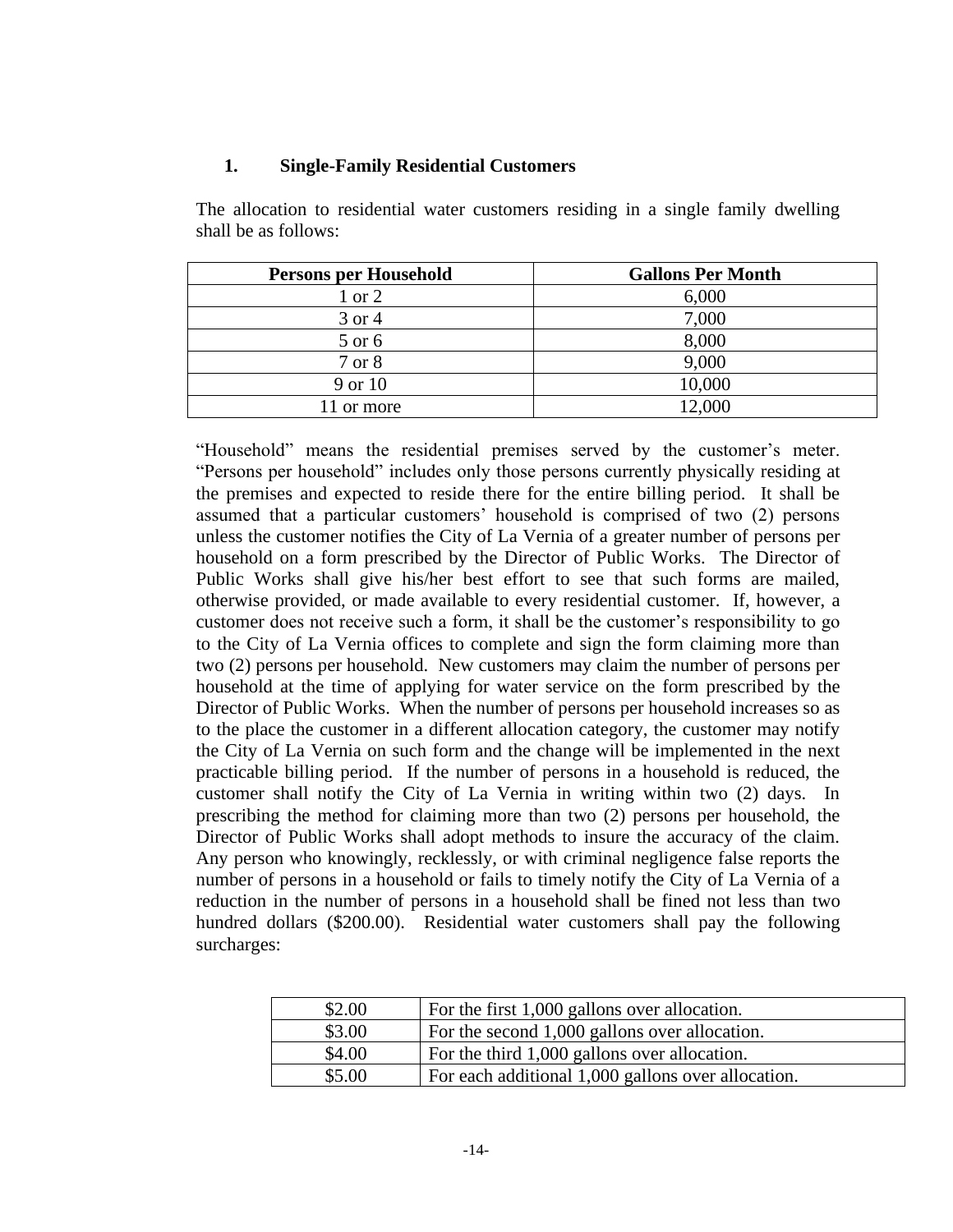Surcharges shall be cumulative.

### **2. Master-Metered Multi-Family Residential Customers**

The allocation to a customer billed from a master meter which jointly measures water to multiple permanent residential dwelling units (e.g. apartments, mobile homes) shall be allocated 6,000 gallons per month for each dwelling unit. It shall be assumed that such a customer's meter serves two dwelling units unless the customer notifies the City of La Vernia of a greater number on a form prescribed by the Director of Public Works. The Director of Public Works shall give his/her best effort to see that such forms are mailed, otherwise provided, or made available to every such customer. If, however, a customer does not receive such a form, it shall be the customer's responsibility to go to the City of La Vernia offices to complete and sign the form claiming more than two (2) dwellings. A dwelling unit may be claimed under this provision whether it is occupied or not. New customers may claim only those occupying the dwelling unit at the time of applying for water service on the form prescribed by the Director of Public Works. If the number of dwelling units served by a master meter is reduced, the customer shall notify the City of La Vernia in writing within two (2) days. In prescribing the method for claiming more than two (2) dwelling units, the Director of Public Works shall adopt methods to insure the accuracy of the claim. Any person who knowingly, recklessly, or with criminal negligence false reports the number of dwelling units served by a master meter or fails to timely notify the City of La Vernia of a reduction in the number of persons in a household shall be fined shall be fined not less than two hundred dollars (\$200.00). Customers billed from a master meter under this provision shall pay the following monthly surcharges:

| \$2.00 | For the first 1,000 gallons over allocation.       |
|--------|----------------------------------------------------|
| \$3.00 | For the second 1,000 gallons over allocation.      |
| \$4.00 | For the third 1,000 gallons over allocation.       |
| \$5.00 | For each additional 1,000 gallons over allocation. |

Surcharges shall be cumulative.

# **3. Commercial Customers**

A monthly water usage allocation shall be established by the City Administrator of Director of Public Works, or his/her assignee, for each non-residential commercial customer other than an industrial customer who uses water for processing purposes. The non-residential customer's allocation shall be approximately seventy five percent (75%) of the customer's usage for corresponding month's billing period for the previous 12 months. If the customer's billing history is shorter than 12 months, the monthly average for the period for which there is a record shall be used for any monthly period for which no history exists. The Director of Public Works shall give his/her best effort to see that notice of each non-residential customer's allocation is mailed to such customer. If,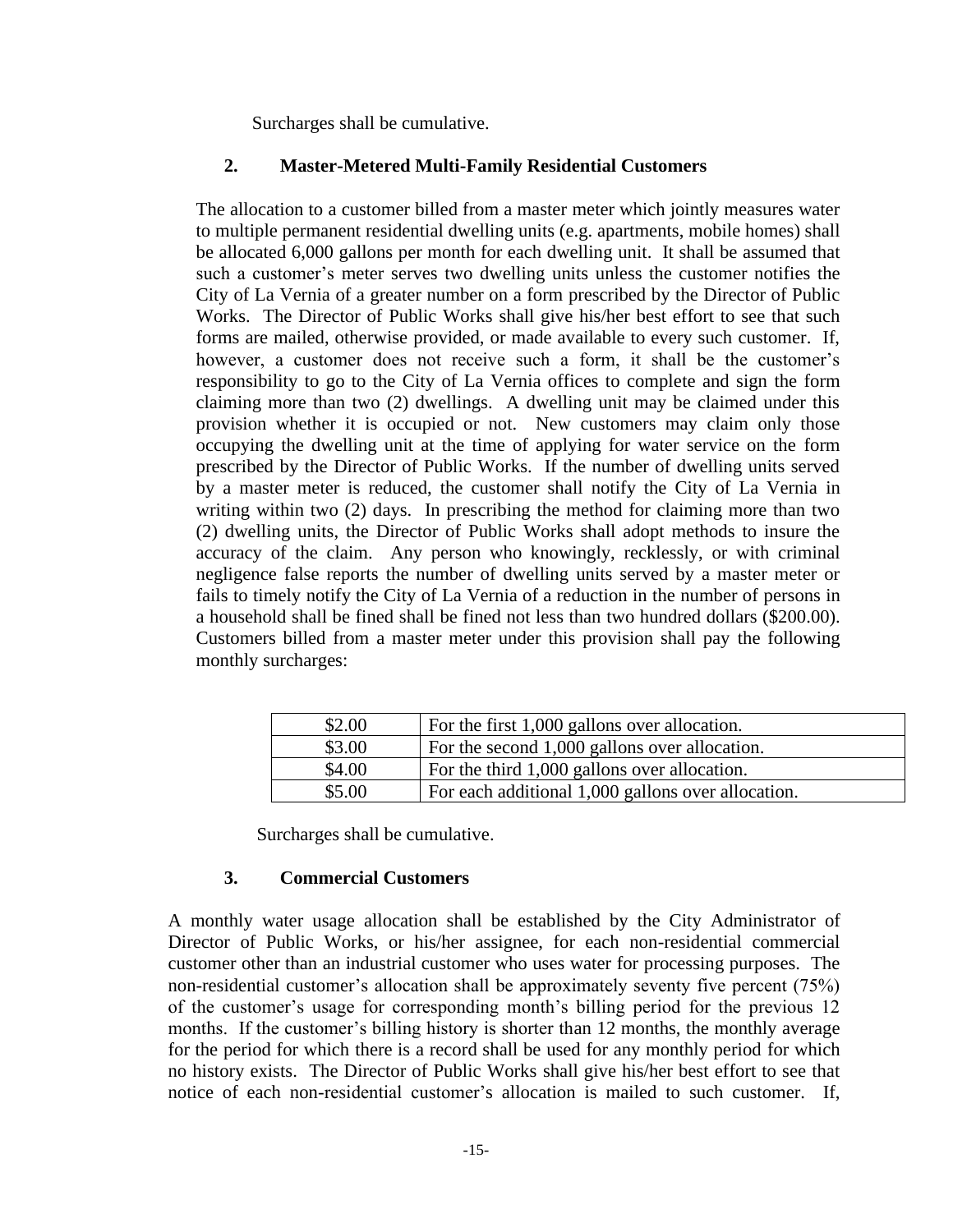however, a customer does not receive such notice, it shall be the customer's responsibility to contact the City of La Vernia to determine the allocation. Upon request of the customer or at the initiative of the Director of Public Works, the allocation may be reduced or increased if, (1) the designated period does not accurately reflect the customer's normal water usage, (2) one non-residential customer agrees to transfer part of its allocation to another non-residential customer, or (3) other objective evidence demonstrates that the designated allocation is inaccurate under present conditions. A customer may appeal an allocation established hereunder to the City Administrator. Non-residential commercial customers shall pay the following surcharges:

| \$2.00 | For the first 1,000 gallons over allocation.       |
|--------|----------------------------------------------------|
| \$3.00 | For the second 1,000 gallons over allocation.      |
| \$4.00 | For the third 1,000 gallons over allocation.       |
| \$5.00 | For each additional 1,000 gallons over allocation. |

The surcharges shall be cumulative. As used herein, "block rate" means the charge to the customer per 1,000 gallons at the regular water rate schedule at the level of the customer's allocation.

### **4. Industrial Customers and Commercial Nurseries**

A monthly water usage allocation shall be established by the City Administrator of Director of Public Works, or his/her assignee, for each industrial customer, which uses water for processing purposes. The industrial customer's and commercial nurseries allocation allocation shall be approximately ninety percent (90%) of the customer's water usage baseline. Ninety (90) days after the initial imposition of the allocation for industrial customers and commercial nurseries, the industrial customer's and commercial nurseries allocation shall be further reduced to eighty five percent (85%) of the customer's water usage baseline. The industrial customer's and commercial nurseries water usage baseline will be computed on the average water usage for the 12 month period ending prior to the date of implementation of Stage 2 of the Plan. If the industrial water customer's and commercial nurseries billing history is shorter than 12 months, the monthly average for the period for which there is a record shall be used for any monthly period for which no billing history exists. The Director of Public Works shall give his/her best effort to see that notice of each industrial customer and commercial nurseries allocation is mailed to such customer. If, however, a customer does not receive such notice, it shall be the customer's responsibility to contact the City of La Vernia to determine the allocation, and the allocation shall be fully effective notwithstanding the lack of receipt of written notice. Upon request of the customer or at the initiative of the Director of Public Works, the allocation may be reduced or increased if, (1) the designated period does not accurately reflect the customer's normal water usage because the customer had shutdown a major processing unit for repair or overhaul during the period, (2) the customer has added or is in the process of adding significant additional processing capacity, (3) the customer has shut down or significantly reduced the production of a major processing unit, (4) the customer has previously implemented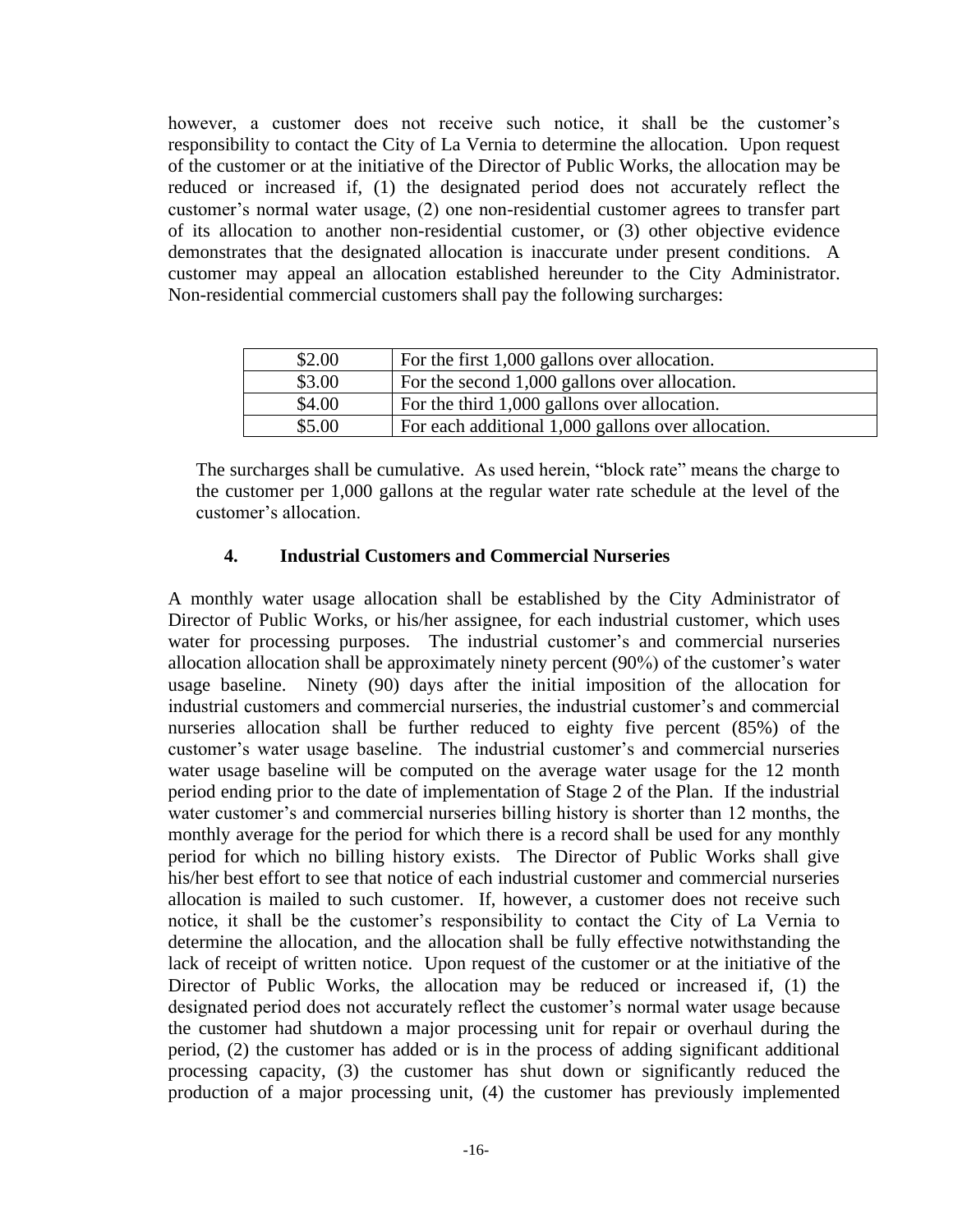significant permanent water conservation measures such that the ability to further reduce usage is limited, (5) the customer agrees to transfer part of its allocation to another industrial customer and commercial nurseries, or (6) if other objective evidence demonstrates that the designated allocation is inaccurate under present conditions. A customer may appeal an allocation established hereunder to the City Administrator. Industrial customers and commercial nurseries shall pay the following surcharges:

| \$2.00 | For the first 1,000 gallons over allocation.       |
|--------|----------------------------------------------------|
| \$3.00 | For the second 1,000 gallons over allocation.      |
| \$4.00 | For the third 1,000 gallons over allocation.       |
| \$5.00 | For each additional 1,000 gallons over allocation. |

Customers whose allocation is 90% of their twelve month average.

The surcharges shall be cumulative. As used herein, "block rate" means the charge to the customer per 1,000 gallons at the regular water rate schedule at the level of the customer's allocation.

#### **Sec. 36-201.5 Enforcement**

- (a) No person shall knowingly or intentionally allow the use of water from the City of La Vernia for residential, commercial, industrial, agricultural, governmental, or any other purpose in a manner contrary to any provision of this Plan, or in an amount in excess of that permitted by the drought response stage in effect at the time pursuant to action taken by the City Administrator, or his/her designee, in accordance with provisions of this Plan.
- (b) Any person who violates this plan is guilty of a misdemeanor and, upon conviction, shall be punished by a fine up to two hundred dollars (\$200.00).
- (c) Each day that one or more of the provisions in the Plan is violated shall constitute a separate offense.
- (d) If a person is convicted of three or more distinct violations of this Plan, the Director of Public Works shall, upon due notice to the customer, be authorized to discontinue water service to the premises where such violations occur.
- (e) Services discontinued under such circumstances shall be restored only upon payment of a reconnection charge, hereby established at one hundred fifty dollars (\$150.00), and any other costs incurred by the City of La Vernia in discontinuing service.
- (f) In addition, suitable assurance must be given to the Director of Public Works that the same action shall not be repeated while the Plan is in effect.
- (g) Compliance with this Plan may also be sought through injunctive relief in the District Court.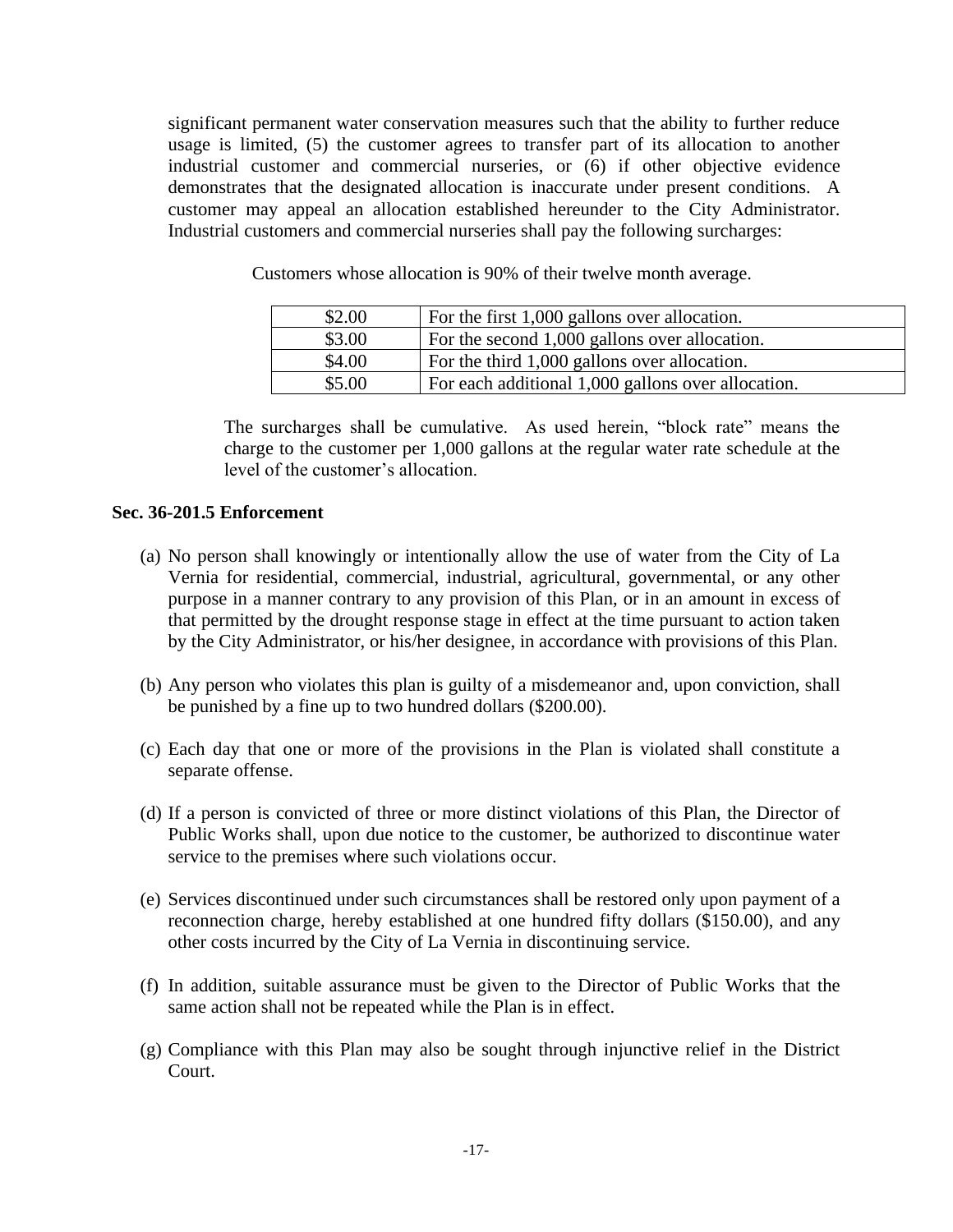- (h) Any person including a person classified as a water customer of the City of La Vernia, in apparent control of the property where a violation occurs or originates shall be presumed to be the violator, and proof that the violation occurred on the person's property shall constitute a rebuttable presumption that the person in apparent control of the property committed the violation, but any such person shall have the right to show that he/she did not commit the violation.
- (i) Parents shall be presumed to be responsible for violations of their minor children and proof that a violation, committed by a child, occurred on property within the parents' control shall constitute a rebuttable presumption that the parent committed the violation, but any such parent may be excused if he/she proves that he/she had previously directed the child not to use the water as it was in violation of this Plan and that the parent could not have reasonably known of the violation.
- (j) Any police officer, code enforcement officer, or other City of La Vernia employee designated by the Director of Public Works, may issue a citation to a person he/she reasonably believes to be in violation of this Ordinance.
- (k) The citation shall be prepared in duplicate and shall contain the name and addresses of the alleged violator, if known, the offense charged, and shall direct him/her to appear in the municipal court on or before the  $14<sup>th</sup>$  day following the date the date the citation was issued.
- (l) The alleged violator shall be served a copy of the citation.
- (m) Service of the citation shall be complete upon delivery of the citation to the alleged violator, to an agent or employee of a violator, or to a person over 14 years of age who is a member of the violator's immediately family or is a resident of the violators's residence.
- (n) The alleged violator shall appear in municipal court to enter a plea of guilty or not guilty for the violation of this Plan.
- (o) If the alleged violator fails to appear in municipal court, a warrant for his/her arrest may be issued. A summons to appear may be issued in lieu of an arrest warrant. These cases shall be expedited and given preferential setting in municipal court before all other cases.

# **Sec. 36-201.6 Variances**

- (a) The City Administrator, or his/her designee, may, in writing, grant temporary variance for existing water uses prohibited under this Plan if it is determined that failure to grant such variance would cause an emergency condition adversely affecting the health, sanitation, or fire protection for the public or the person requesting such variance and if one or more of the following conditions are met:
	- 1. Compliance with this Plan cannot be technically accomplished during the duration of the water supply shortage or other condition for which the Plan is in effect.